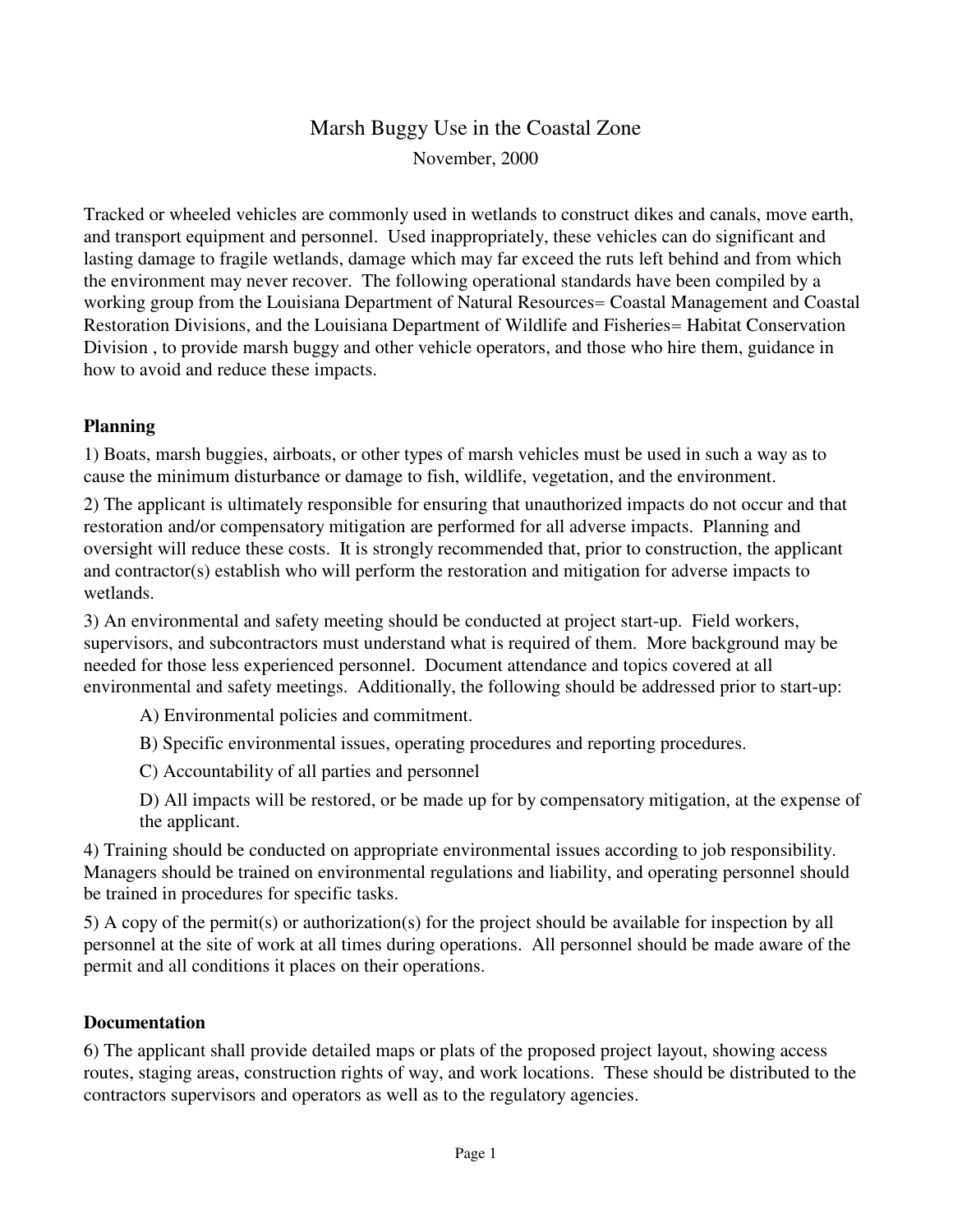7) The applicant shall provide the Office of Coastal Management Division (OCM) pre- and postconstruction aerial photographic documentation that clearly show all vegetated wetlands within the project area at a scale of 1" = 400'. Substitution of commercially available aerial photography for preproject documentation (only) may be approved by OCM, on a project by project basis, when it would provide sufficient detail and the applicant can demonstrate that obtaining project-specific aerial photography would present an economic hardship that would make the project infeasible. The preconstruction documentation shall be submitted within 10 days of initiation of work, the postconstruction documentation shall be submitted within 30 days of completion.

8) Changes to the project or to access routes, work areas, staging areas or rights of way must be authorized by OCM prior to use, and will require new plats.

9) Detailed as-built maps or plats showing the exact locations and nature of work shall be provided to OCM after work is completed.

10) The applicant will notify OCM of the date on which work begins and when work is completed.

11) These operating standards are not a definitive explanation of legal responsibilities and restrictions, and do not relieve the applicant or contractor(s) from the necessity of compliance with all applicable rules, regulations, policies or permit conditions.

## **Vehicles**

12) Helicopters are recommended for personnel, supply and equipment movement to reduce surface vehicle traffic. All other surface traffic should be by small boat, airboat or hovercraft to the extent practicable.

13) Wheeled and tracked vehicles should be used only as a last resort, when less destructive equipment cannot perform the task. Vehicle use must be approved by OCM during project review, and adverse impacts must receive compensatory mitigation.

14) Wheeled and tracked vehicles with low contact pressures are preferred due to the reduction of surface effects.

15) In areas where the marsh is already stressed and/or beginning to break up, and in most salt marsh, use airboats at high tide only. This may mean limiting the times of operation when water levels are low.

16) Lightweight pontoon equipment with special underside coatings (Teflon, for example) can reduce tracks and compression of vegetation and soils in wetlands, however, towing/skidding pontoon equipment can cause channeling and may be inappropriate in some wetland types.

17) Keep loading to a minimum to reduce ground pressure.

18) Minimize the numbers of vehicles used.

## **Operations**

19) Minimize travel by good daily planning.

20) Access routes shall be planned to have minimum impact to wetlands. Maximize use of open water, dikes, existing roads and trails, and previously disturbed areas or areas which will be impacted by the project such as spoil disposal areas; minimize crossing of undisturbed marsh.

21) The straightest route usually is not the least damaging route.

22) Do not re-use previously made tracks to avoid creating ruts or channels, unless required by permit(s).

23) All vehicles must remain in designated work areas and access routes. No roaming or cross country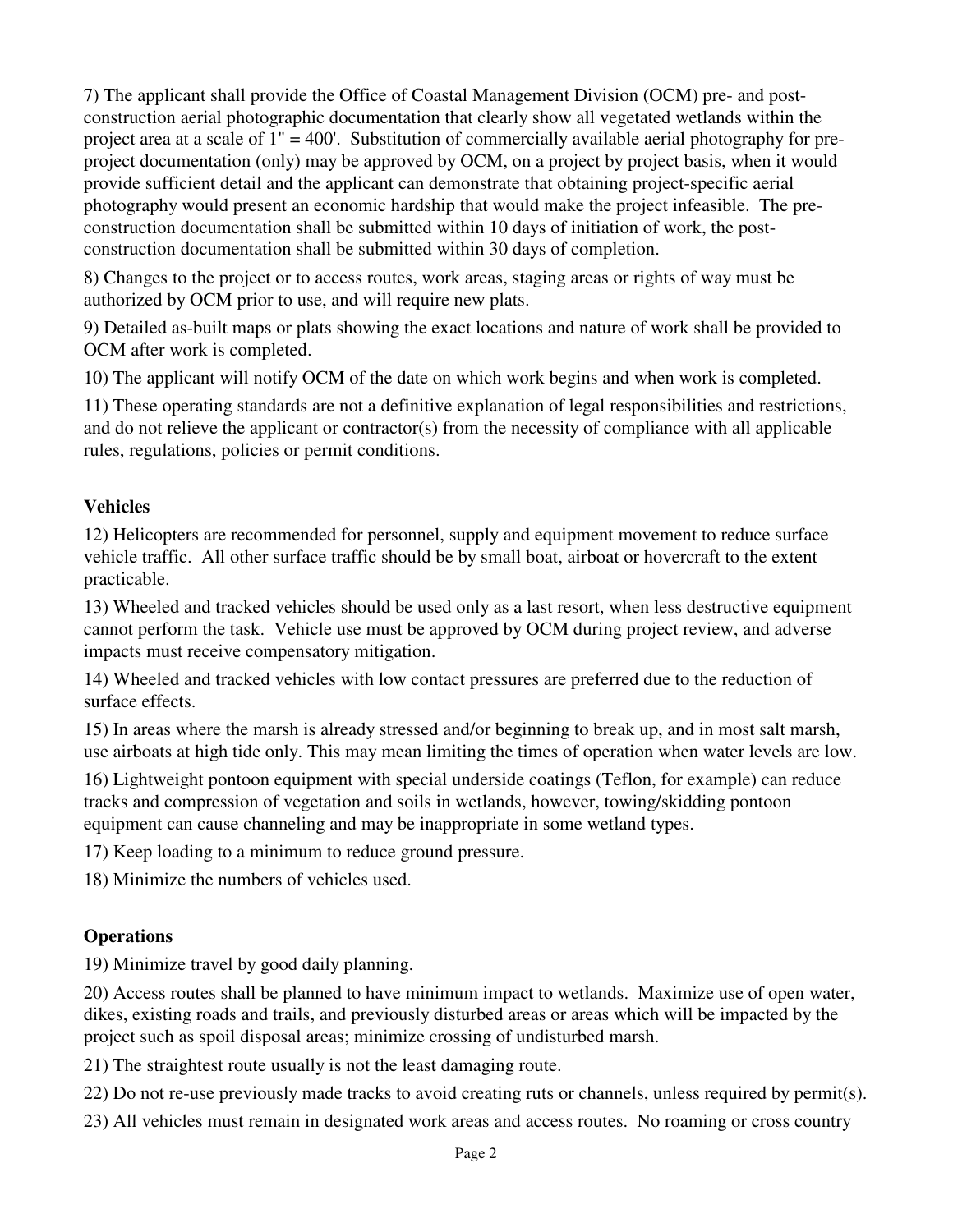travel is permitted.

24) Access routes and work areas should be clearly staked or otherwise marked so that operators know exactly where they are permitted to go.

25) Having a designated work area or access corridor does not mean that anything goes within that area. Impacts within designated work or access areas must still be minimized, restored and/or compensated for.

26) For hydraulic dredging disposal operations, the applicant shall provide a description, with any necessary plats and drawings, of the locations and methods of discharge pipe assembly and movement, how and when it will be moved during operation, and how it will be removed upon completion, including the types of tracked or wheeled vehicles to be used. Where possible, the equipment moving the pipe should remain in place rather than tracking in and out between moves.

27) Reduce turning maneuvers. Where available, use open water or other means for turns. Do not lock a track to turn equipment.

28) Avoid breaking the soil/vegetation surface.

29) Stay out of floating marsh.

30) No marsh buggy shall have contact with any oyster reef or bed, including state-owned natural reefs.

31) Killing or harassing wildlife or damaging or molesting nests, dens, or bird rookeries is prohibited.

32) Sensitive sites (archaeological, historical, pipelines, water control structures, etc.) must be avoided unless otherwise authorized.

33) Bank and shoreline crossings at canals, natural waterbodies and ditches must be protected and damages immediately restored. Restoration measures, and measures to protect bank crossings such as plywood sheets or coconut logs, require preapproval in the Permit/Consistency process.

34) Avoid creating unnatural ruts, channels, levees, dikes, and drainage routes.

35) Make the minimum number of passes. Access the site via the least damaging route, make one trip, and remove the equipment at the other end via the least damaging route.

36) Do not return equipment across the marsh for frivolous reasons, such as lunch, supplies, etc.. Resupply via small boat, airboat or helicopter if possible.

37) Leave tracked or wheeled vehicles in the field overnight, using airborne or water transportation for personnel changes.

38) Lubricate tracks with biodegradable lubricants only.

39) Minimize maintenance performed in the field.

40) Keep daily logs of activities and environmental impacts for each vehicle.

41) Airboats should use open water wherever possible.

42) Airboats should not reuse their own newly cut trails unless allowed by permit.

43) Airboats should use solid lubricant wearpads (such as Teflon), but may use biodegradeable hull lubricants when necessary.

44) Airboats should be lightly loaded. Large or heavily laden airboats have much the same impacts as wheeled or tracked vehicles and should be treated the same.

45) Utilize airboats and hovercraft where their noise effects on animals are minimal. Noise can be reduced by engine mufflers and dual propellers on each engine.

46) Communication equipment should be present on all vehicles